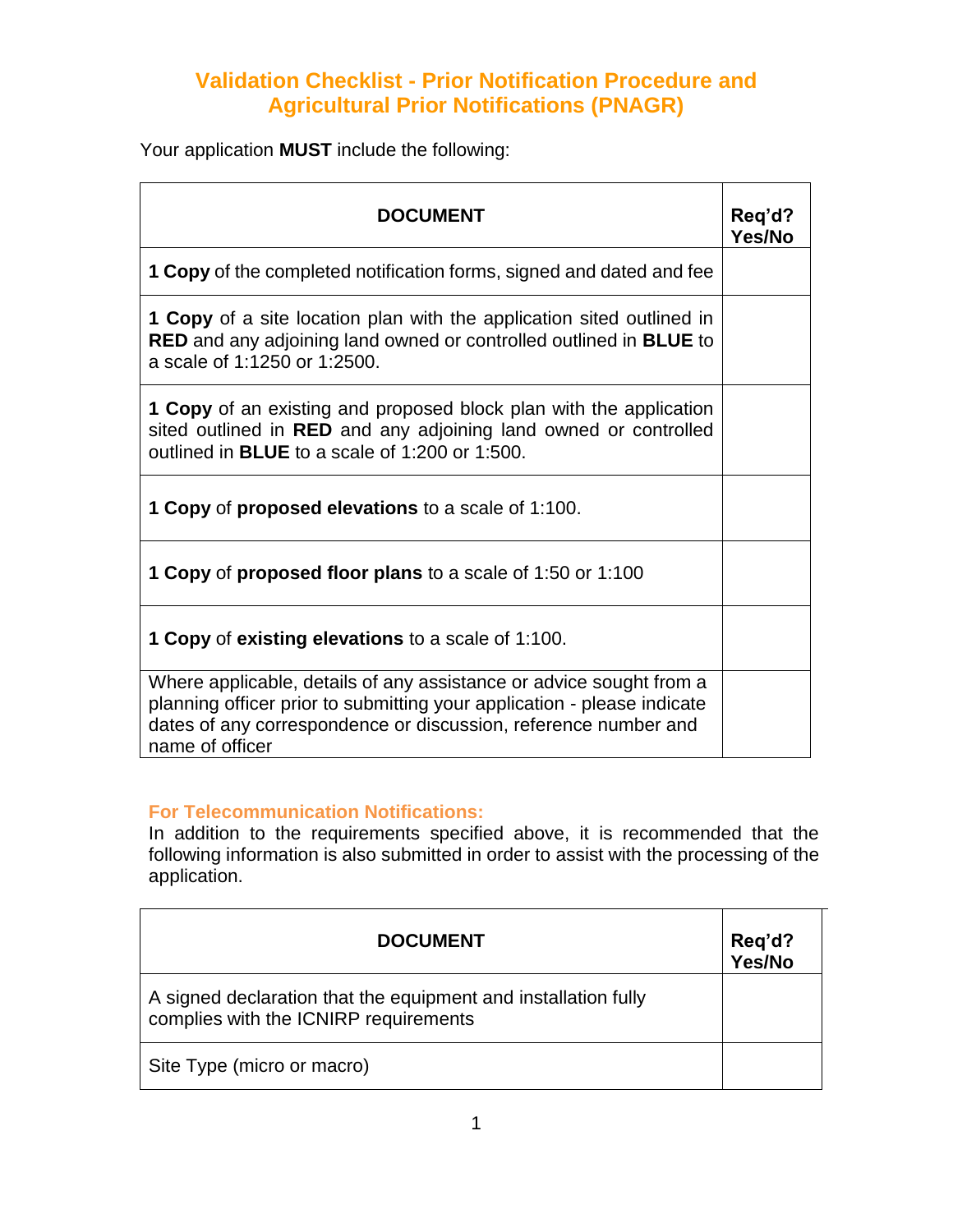| Details of all consultations carried out with a particular school or<br>further education college if relevant                                                                      |  |
|------------------------------------------------------------------------------------------------------------------------------------------------------------------------------------|--|
| Details of any consultations carried out and copies of all written<br>comments                                                                                                     |  |
| Details of any consultation carried out the CAA/Secretary of State<br>for Defense/Aerodrome operator if relevant                                                                   |  |
| Details of the proposed structure including the type of structure and<br>its dimensions, height of existing building and details of the size of<br>equipment housing and materials |  |
| A statement explaining the reasons for the choice of the design                                                                                                                    |  |
| Technical information including the frequency, modulation<br>characteristics, power output and the height of the proposed<br>antenna                                               |  |
| Technical justification - details about the purpose of the site and why<br>the particular development is required                                                                  |  |
| Details of alternative sites rejected with a justification for rejecting<br>them; This should include existing masts, structures and other<br>buildings within the search area     |  |
| An explanation if no alternatives considered                                                                                                                                       |  |
| Visual Impact assessment where relevant                                                                                                                                            |  |
| Acoustic report where relevant                                                                                                                                                     |  |
| Any other relevant additional information                                                                                                                                          |  |